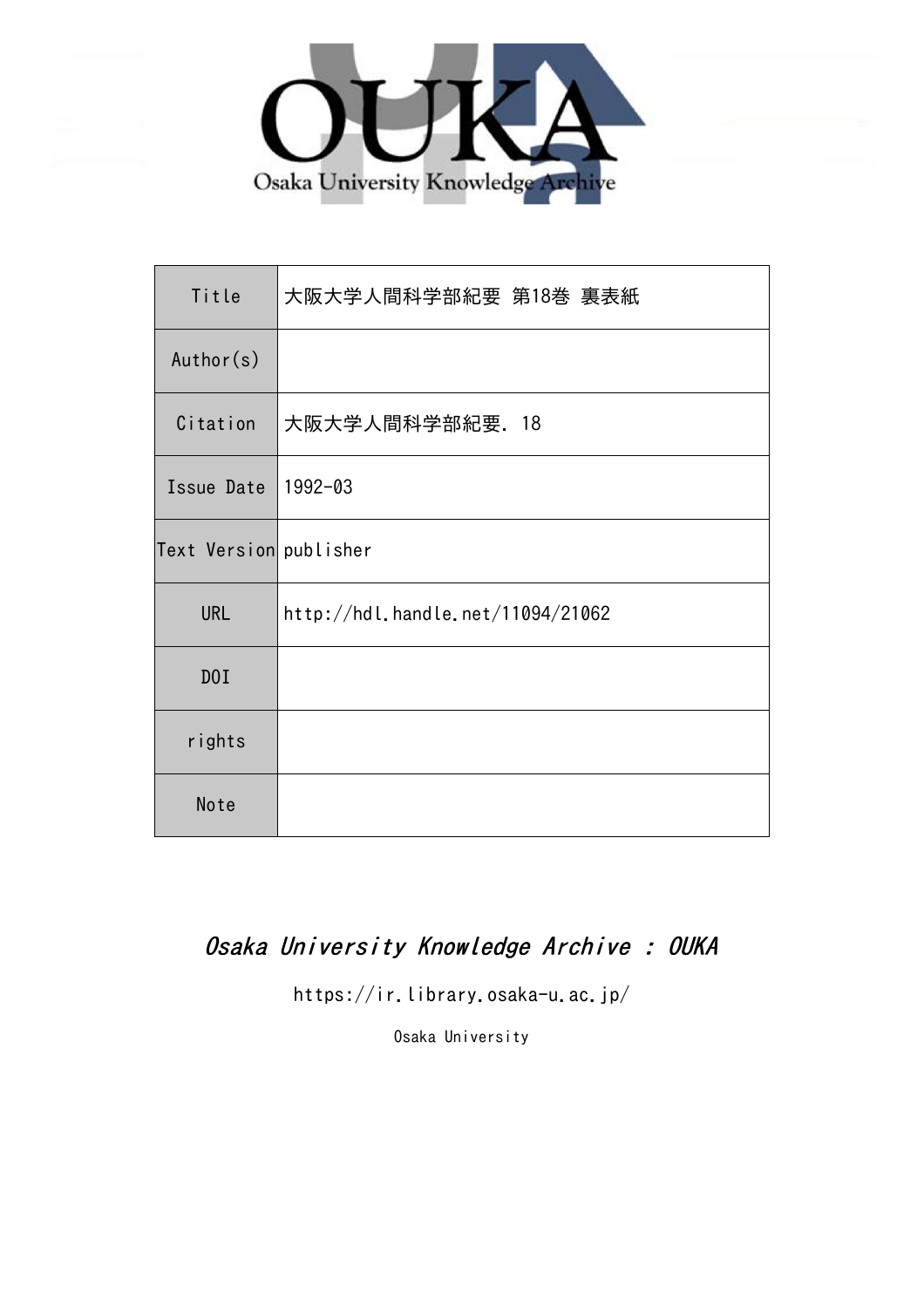### 執筆者紹介

| 中山 | 康雄 | 人間科学部             | 助教授  |   | (人間科学基礎論講座) |
|----|----|-------------------|------|---|-------------|
| 中村 | 雅之 | $^{\prime\prime}$ | 助    | 手 | (人間学講座)     |
| 水越 | 敏行 | $^{\prime\prime}$ | 教    | 授 | (教育技術学講座)   |
| 木原 | 俊行 | $^{\prime\prime}$ | 教務職員 |   | (教育技術学講座)   |
| 大西 | 勝也 | $^{\prime\prime}$ | 助    | 手 | (人間形成論講座)   |
| 吉田 | 丰吾 | "                 | 助    | 手 | (教育心理学講座)   |
| 木村 | 凉子 | $^{\prime\prime}$ | 助    | 手 | (教育計画論講座)   |
| 黒上 | 晴夫 | $^{\prime}$ n     | 助    | 手 | (教育技術学講座)   |
| 中島 | 義明 | $^{\prime\prime}$ | 教    | 授 | (行動学講座)     |
| 山崎 | 晃男 | $^{\prime\prime}$ | 大学院生 |   | (行動学専攻)     |
| 山本 | 降  | $^{\prime\prime}$ | 教    | 授 | (行動生理学講座)   |
| 吉田 | 光雄 | $^{\prime\prime}$ | 教    | 授 | (講座外)       |
| 中村 | 真  | $^{\prime\prime}$ | 教務職員 |   | (講座外)       |

 $\mathcal{L}_{\rm{max}}$ 

 $\bar{\beta}$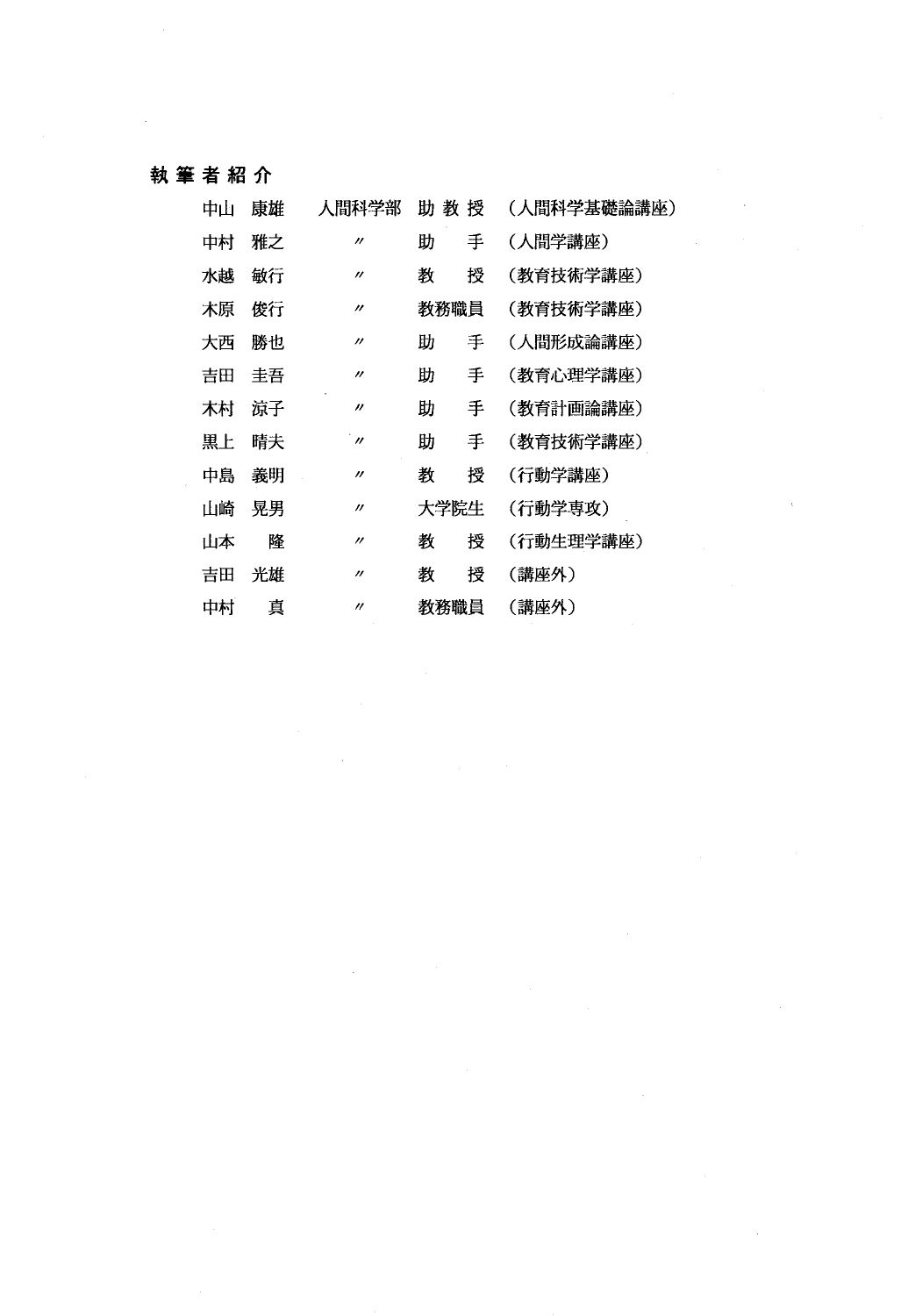#### 編 集 後 記

最近、大学の自己評価が真剣に取組まれている。研究成果の一部のみしか掲 載できないにせよ、学部紀要を毎年、充実した内容で刊行していることも、自 己評価の一つの大切な観点になるであろう。

本学部も、平成4年5月1日には、創立20周年を迎える。「成人」として認 められる年数を経たことになるのであろうか。その日までには、本学部スタッ **フによる記念誌が、『人間科学への招待』(有斐閣)という書名で公刊されるこ** とになっている。

これまでに刊行した本学部紀要は18冊になるが、それは、本学部19年の研 究の軌跡の一端を示している。この18冊を基盤にして、『人間科学への招待』 は作り上げられているが、同時に、新しい人間科学への発展の基礎となること を期待している。

本年度も、2名の教授を停年でお送りすることになり、先生方の研究業績等 を掲載することができた。本学部での研究・教育活動の一面として記録させて いただき、そのご尽力に敬意を表したい。

編集業務を終えるに当って、原稿執筆ならびに編集・刊行にご協力いただい た方々に、厚くお礼を申し上げます。 カランス イングル (金子)

### 紀要編集委員

|     | 金子照基            |  |  |
|-----|-----------------|--|--|
|     | 白 樫 三四郎 山 口 節 郎 |  |  |
| 倉 光 | 修 小泉潤二          |  |  |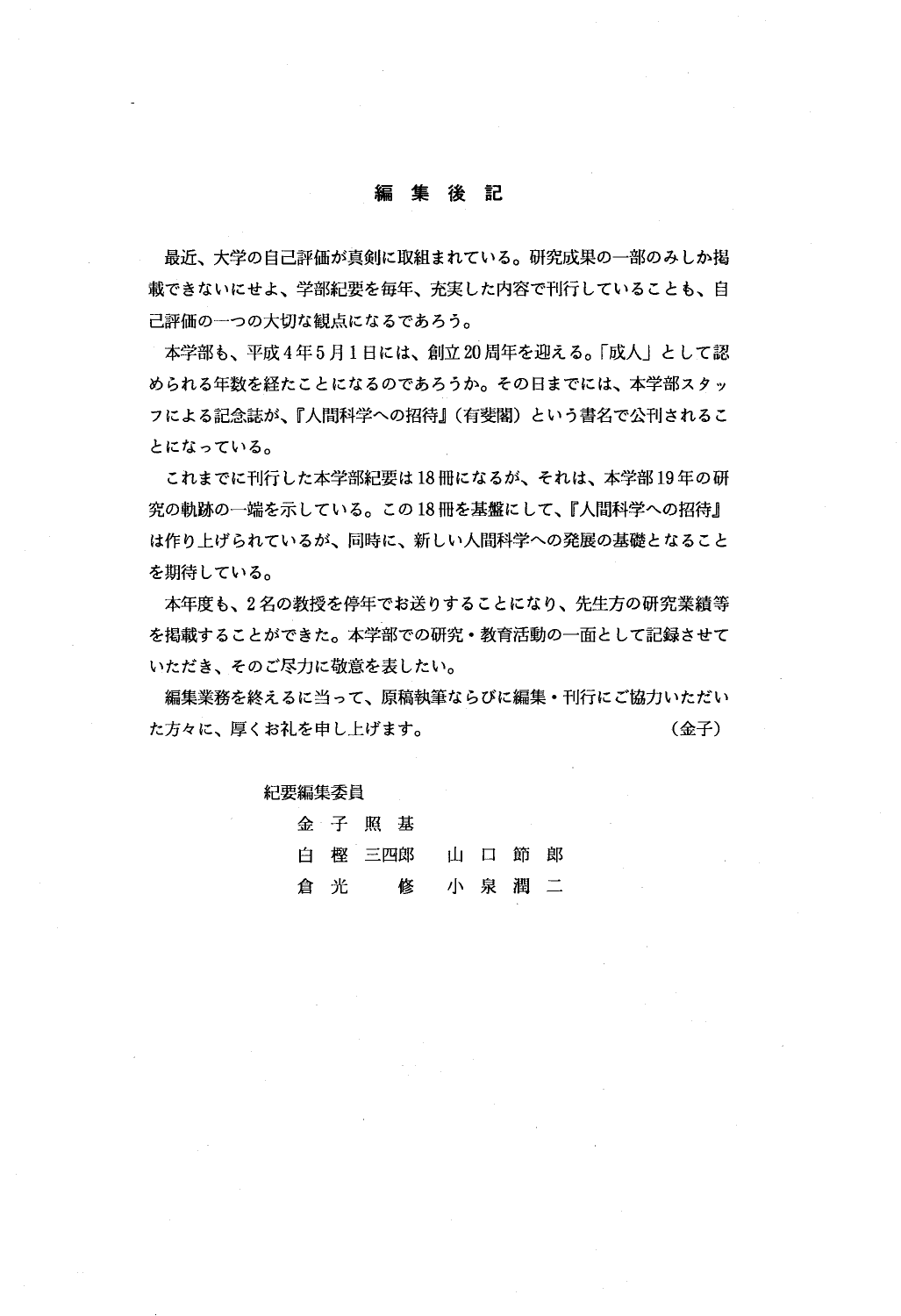|        | 平成 4 年 3 月 15 日 - 印刷<br>平成 4年 3月 25 日 - 発行                         |
|--------|--------------------------------------------------------------------|
|        | 大阪大学 人間科学部紀要 第18巻                                                  |
|        | 編集・発行 大 阪 大 学 人 間 科 学 部<br>〒565 吹田市山田丘1-2<br>TEL 06(877)5111 (大代表) |
| 剧<br>印 | 〒536 大阪市城東区蒲牛2丁目10番 33 号<br>株 式 会 社 セ イ ェ イ 印<br>尉                 |